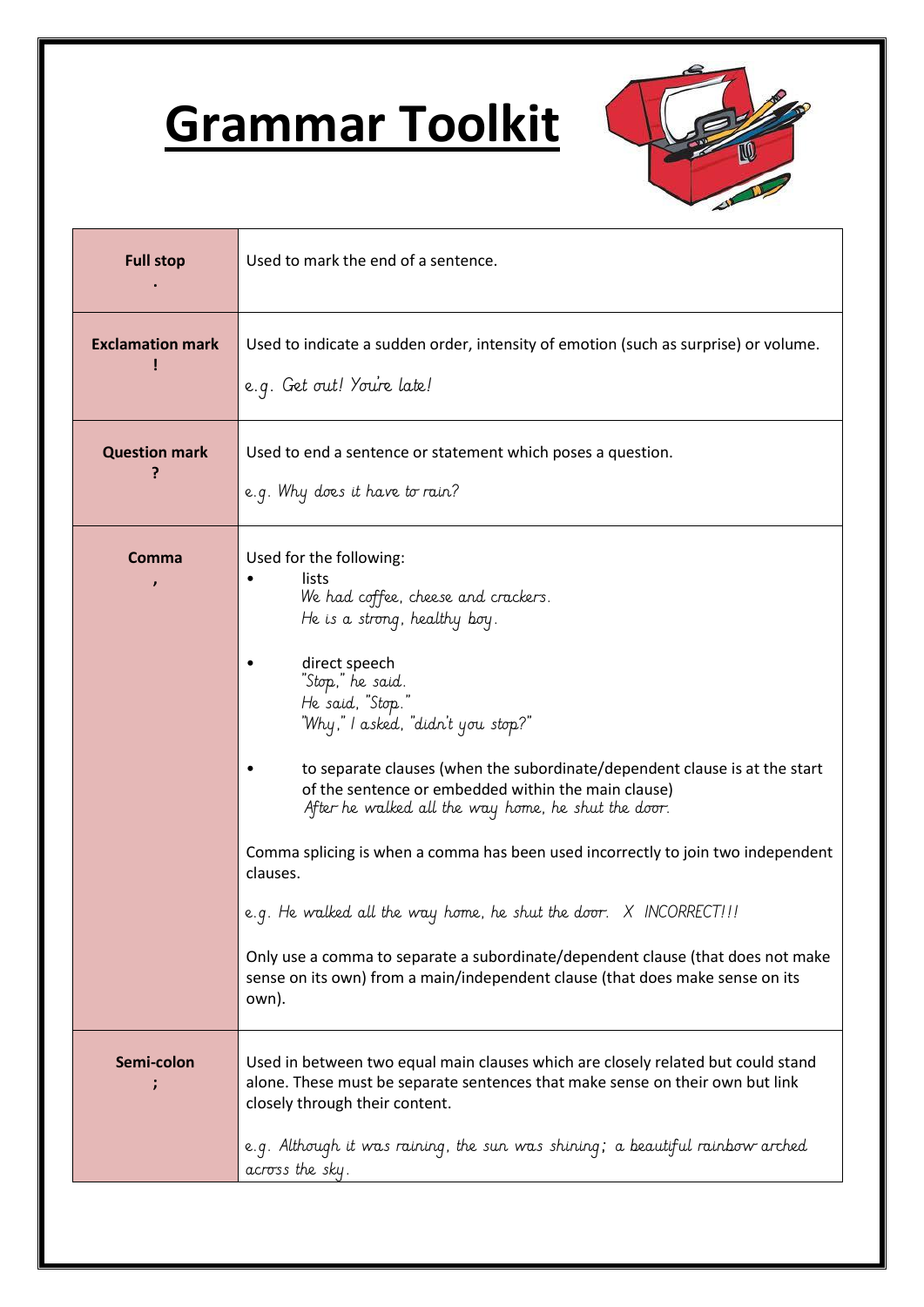| Colon                               | Used to introduce further information about something mentioned earlier in the<br>sentence. They are only ever used after a main clause.<br>e.g. His success is attributed to one thing: determination.<br>In this world, there are only two tragedies: one is not getting what one wants,<br>and the other is getting it. (Oscar Wilde)<br>A colon is also used to introduce a list. Do not capitalise after the colon unless it's a<br>proper noun.<br>e.g. I want the following items: butter, sugar, and flour. |
|-------------------------------------|---------------------------------------------------------------------------------------------------------------------------------------------------------------------------------------------------------------------------------------------------------------------------------------------------------------------------------------------------------------------------------------------------------------------------------------------------------------------------------------------------------------------|
| <b>Brackets</b><br>$\left( \right)$ | Separate off extra information in a sentence which could be left out.<br>e.g. He gave me a good bonus (£500).<br>Mr Tommy Millar (36) was jailed for robbing his father's grocery store.<br>He finally answered (after taking five minutes to think) that he did not<br>understand the question.                                                                                                                                                                                                                    |
| Dash                                | Dashes introduce afterthoughts at the end of a sentence.<br>e.g. Things have changed a lot in the last year - mainly for the better.<br>They are also sometimes used for parentheses.<br>e.g. Thousands of children - like the girl in this photograph - have been left<br>homeless.                                                                                                                                                                                                                                |
| <b>Ellipses</b>                     | Three dots in a row signifying that words or phrases are missing.<br>This shows either: an omission of a word or words, an unfinished thought, a trail off<br>into silence, a pause for effect.<br>If only she had Oh, it doesn't matter now. (unfinished thought)<br>The brochure states: "The atmosphere is tranquil  and you cannot hear the<br>trains." (omitted text)                                                                                                                                          |
| <b>Hyphen</b>                       | Used to join words or parts of words.<br>e.g. quick-thinking, fair-haired                                                                                                                                                                                                                                                                                                                                                                                                                                           |
| <b>Articles</b>                     | the, a, an                                                                                                                                                                                                                                                                                                                                                                                                                                                                                                          |
| <b>Parentheses</b>                  | A parenthesis is additional information added into a sentence as an explanation or<br>an afterthought. When a parenthesis is completely removed, the sentence is still<br>grammatically correct. A parenthesis can be shown using two brackets, two commas                                                                                                                                                                                                                                                          |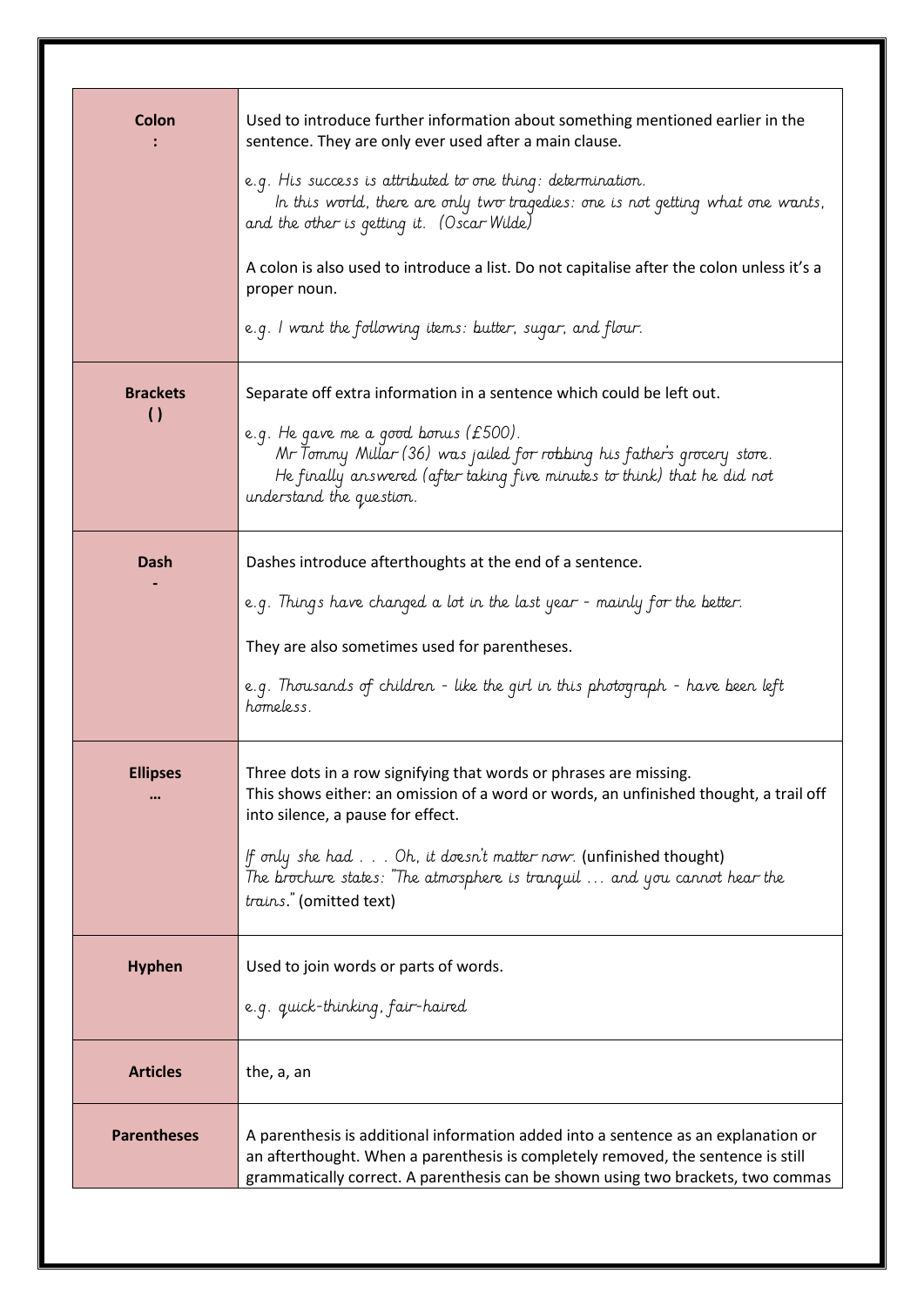|                                                      | or two dashes.                                                                                                                                                                                                                                                                                                                          |
|------------------------------------------------------|-----------------------------------------------------------------------------------------------------------------------------------------------------------------------------------------------------------------------------------------------------------------------------------------------------------------------------------------|
|                                                      | Brackets: While on holiday in London, Simon Schmidt (a fireman from New York)<br>rescued a cat from a tree.<br>Commas: While on holiday in London, Simon Schmidt, a fireman from New York,<br>rescued a cat from a tree.<br>Dashes: While on holiday in London, Simon Schmidt - a fireman from New York -<br>rescued a cat from a tree. |
| <b>Apostrophes</b>                                   | Used in two main ways:                                                                                                                                                                                                                                                                                                                  |
|                                                      | to show possession (belonging to)<br>e.g. a child's classroom, the children's classroom<br>one dog's kennel, two dogs' kennel, Fergus' kennel<br>Use the apostrophe at the end of the word to show possession when the word ends<br>in an 's'.                                                                                          |
|                                                      | to show omission (missing letters)<br>e.g. can't, isn't, don't, couldn't, wouldn't, should've, haven't                                                                                                                                                                                                                                  |
|                                                      | Apostrophes are NOT used to show plurals.<br>Only use an apostrophe for 'its' when it represents the contraction 'it is' = it's but not<br>for possession.                                                                                                                                                                              |
| Inverted commas<br>$\boldsymbol{u}$ $\boldsymbol{u}$ | Used to indicate direct speech or quotation.<br>"Stop," he said.<br>He said, "Stop."<br>"Why," I asked, "didn't you stop?"                                                                                                                                                                                                              |
| <b>Nouns</b>                                         | An object, a person or a place.<br>Most nouns are 'common nouns'.                                                                                                                                                                                                                                                                       |
|                                                      | A 'proper noun' is the name of a person, place or organisation and should have a<br>capital letter.                                                                                                                                                                                                                                     |
| <b>Verbs</b>                                         | A word used to describe an action $-$ a doing word.<br>Infinitive verb: The basic form of the verb, as it is found in the dictionary (nothing<br>has been added or taken away).<br>e.g. to drink / to sleep                                                                                                                             |
|                                                      | Modal verbs: Associated with possibility or necessity.<br>e.g. can/could, may/might, must, will/would, and shall/should                                                                                                                                                                                                                 |
|                                                      | Imperative verbs: Create an imperative sentence which is one that gives an<br>order/command. They can be described as 'bossy verbs'. We put imperative verbs at                                                                                                                                                                         |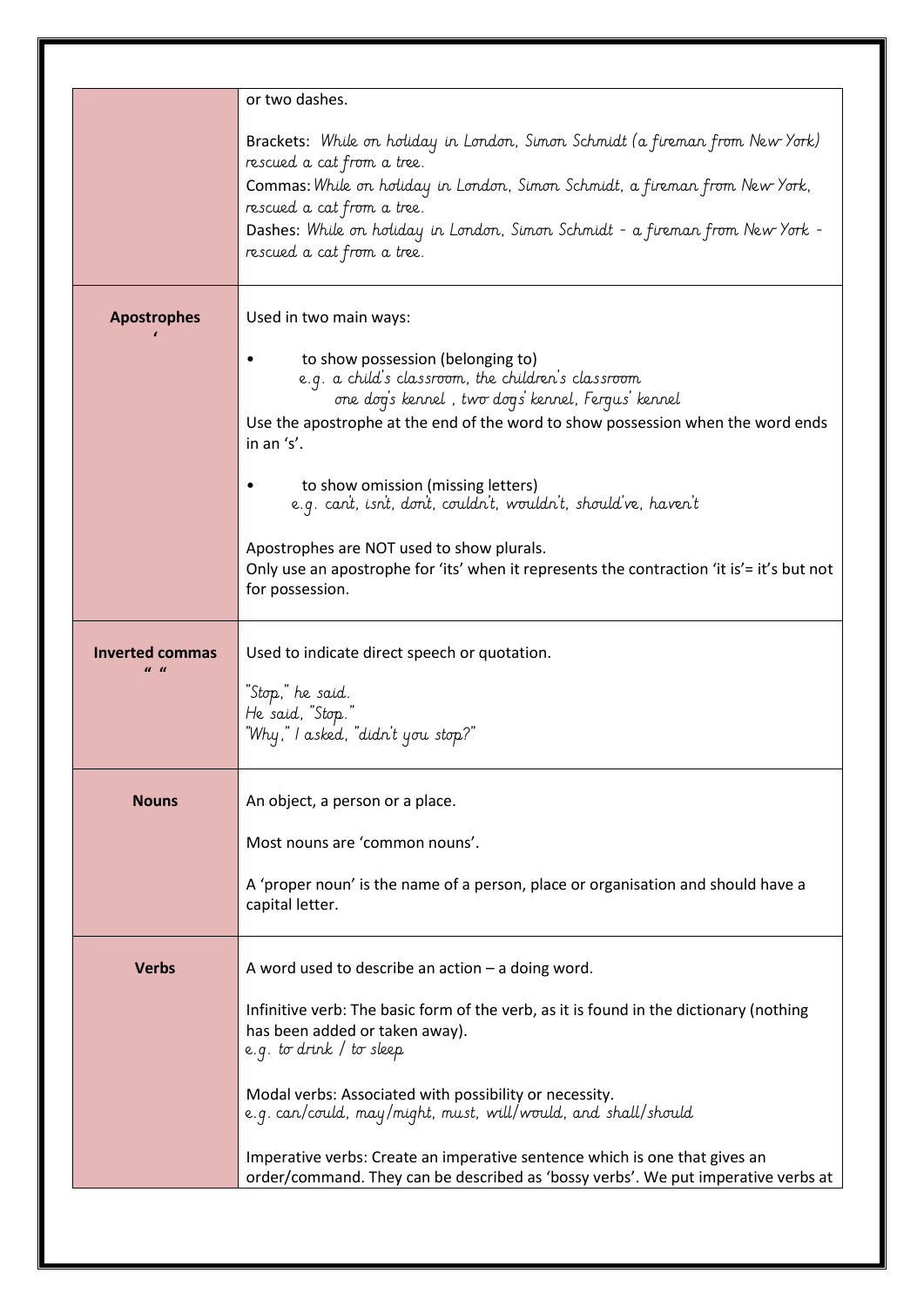|                                 | the beginning of a sentence which automatically changes them into commands.<br>e.g. Run, Walk, Stop, Listen, Stir.                                                                                                                                                                                                                                                                                        |
|---------------------------------|-----------------------------------------------------------------------------------------------------------------------------------------------------------------------------------------------------------------------------------------------------------------------------------------------------------------------------------------------------------------------------------------------------------|
| <b>Adjectives</b>               | A word that describes/modifies a noun.<br>They can be <b>before</b> a noun.<br>e.g. A colourful rainbow.<br>They can be <b>after</b> a noun.<br>e.g. The weather is cool and dry.                                                                                                                                                                                                                         |
| <b>Noun phrases</b>             | A noun phrase is a phrase that plays the role of a noun $-$ it is normally a noun and an<br>adjective.<br>e.g. I know the <u>back streets</u> .<br>A colourful rainbow.                                                                                                                                                                                                                                   |
|                                 | An expanded noun phrase is more substantial than a noun and an adjective.<br>e.g. a calm, relaxing family trip<br>The weather is cool and dry.<br>I like singing in the bath.                                                                                                                                                                                                                             |
| <b>Adverbs</b>                  | A word that describes/modifies a verb, adjective or another adverb.<br>Modifying a verb: The sun shone brightly.<br>Modifying an adjective: Snow flakes were exceptionally cold.<br>Modifying another adverb: The rain fell extremely quickly.                                                                                                                                                            |
| <b>Adverbial phrases</b>        | A group of words which play the role of an adverb. It answers the questions: how,<br>where, when.<br>When: $\mathcal{U} \mathcal{U}$ do it in a minute.<br>Where: Opera is when a guy gets stabbed in the back and, instead of bleeding, he<br>sings. (Ed Gardner)<br>How: People who say they sleep like a baby usually don't have one. (Leo J. Burke)                                                   |
| <b>Prepositions</b>             | A preposition is a word (usually a short word) that shows the relationship between<br>two other two nearby words.<br>e.g. above, about, across, against, along, among, around, at, before, behind,<br>below, beneath, beside, between, beyond, by, down, during, except, for, from, in,<br>inside, into, like, near, of, off, on, since, to, toward, through, under, until, up,<br>upon, with and within. |
| <b>Prepositional</b><br>phrases | A prepositional phrase is made up of a preposition and the object of the preposition<br>(including any modifiers). Prepositional phrases are very common. They function as                                                                                                                                                                                                                                |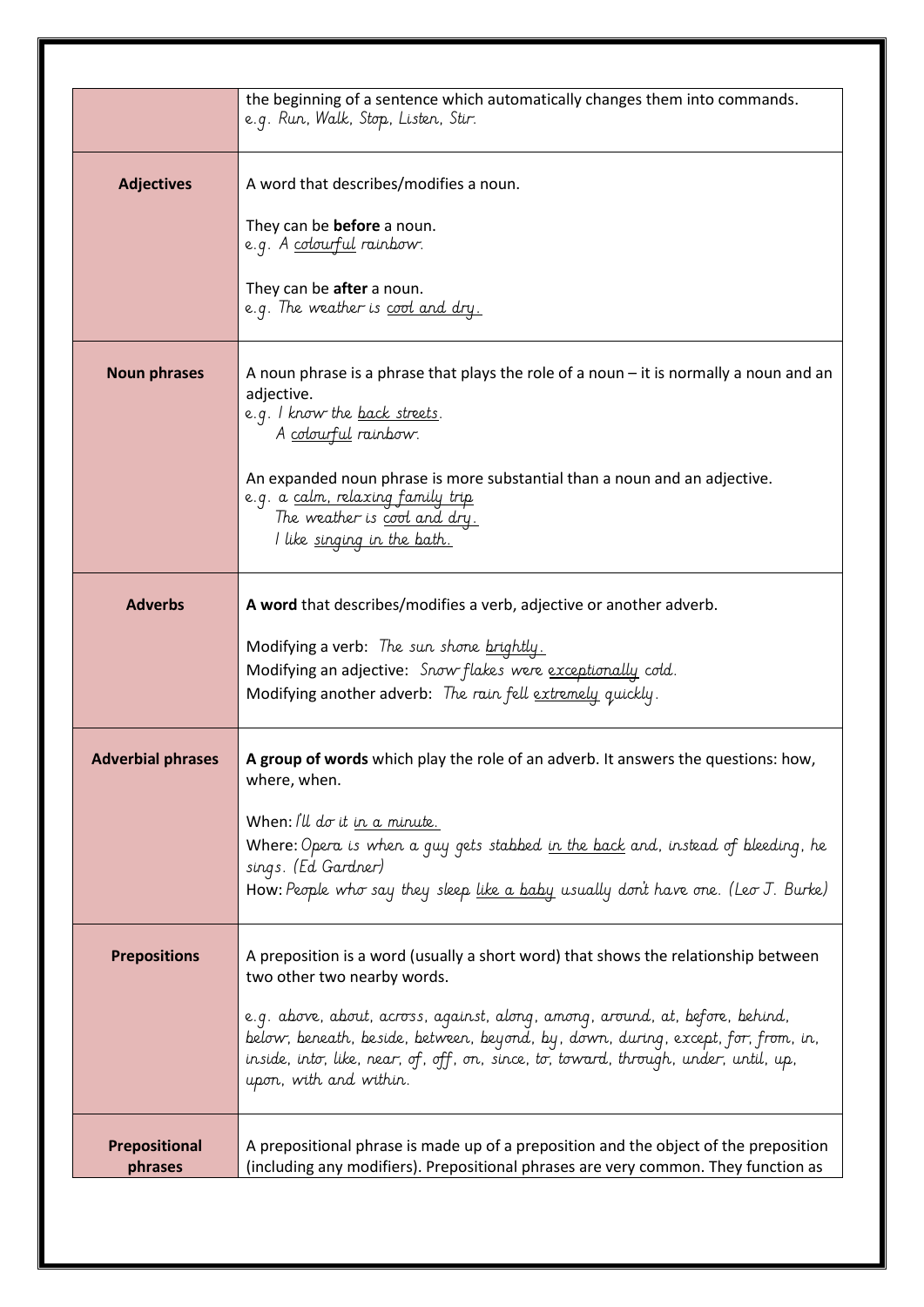| either adjectives or adverbs.<br>e.g. It is a message <u>from Mark.</u><br>Mark is trapped on the island.<br>Paragraphs are a collection of sentences. They are used in writing to introduce new<br>sections of a story, characters or pieces of information.<br>They indicate a change of time, place, topic or person.<br>Paragraphs help readers to enjoy what has been written because they break text up<br>in to easy-to-read sections.<br>A group of words which contains a verb and makes complete sense, with one<br>main/independent clause.<br>e.g. You're only as good as your last haircut. (Fran Lebowitz) |
|--------------------------------------------------------------------------------------------------------------------------------------------------------------------------------------------------------------------------------------------------------------------------------------------------------------------------------------------------------------------------------------------------------------------------------------------------------------------------------------------------------------------------------------------------------------------------------------------------------------------------|
|                                                                                                                                                                                                                                                                                                                                                                                                                                                                                                                                                                                                                          |
|                                                                                                                                                                                                                                                                                                                                                                                                                                                                                                                                                                                                                          |
|                                                                                                                                                                                                                                                                                                                                                                                                                                                                                                                                                                                                                          |
|                                                                                                                                                                                                                                                                                                                                                                                                                                                                                                                                                                                                                          |
|                                                                                                                                                                                                                                                                                                                                                                                                                                                                                                                                                                                                                          |
|                                                                                                                                                                                                                                                                                                                                                                                                                                                                                                                                                                                                                          |
|                                                                                                                                                                                                                                                                                                                                                                                                                                                                                                                                                                                                                          |
| Two or more main/independent clauses that are usually joined by a conjunction.                                                                                                                                                                                                                                                                                                                                                                                                                                                                                                                                           |
| e.g. <u>I used to jog</u> but <u>the ice cubes kept falling out of my glass</u> . (David Lee Roth)                                                                                                                                                                                                                                                                                                                                                                                                                                                                                                                       |
| A main/independent clause joined to one or more subordinate/dependent clauses.                                                                                                                                                                                                                                                                                                                                                                                                                                                                                                                                           |
| e.g. I am not tidying the dishes unless Peter helps.<br>Unless Peter helps, I am not tidying the dishes.                                                                                                                                                                                                                                                                                                                                                                                                                                                                                                                 |
| Looking at the dishes Peter had left out, I decided I would not tidy them.<br>The car, which your wife sold me last week, has broken down.                                                                                                                                                                                                                                                                                                                                                                                                                                                                               |
| A group of words that contains a subject and a verb which can stand on its own.                                                                                                                                                                                                                                                                                                                                                                                                                                                                                                                                          |
| <u>I am not tidying the dishes</u> unless Peter helps.                                                                                                                                                                                                                                                                                                                                                                                                                                                                                                                                                                   |
| Unless Peter helps, I am not tidying the dishes.                                                                                                                                                                                                                                                                                                                                                                                                                                                                                                                                                                         |
| Looking at the dishes Peter had left out, I decided I would not tidy them.<br>The car, which your wife sold me last week, has broken down.                                                                                                                                                                                                                                                                                                                                                                                                                                                                               |
| A secondary clause which depends on a main clause for meaning.                                                                                                                                                                                                                                                                                                                                                                                                                                                                                                                                                           |
| I am not tidying the dishes <u>unless Peter helps</u> .<br>Unless Peter helps, I am not tidying the dishes.<br>Looking at the dishes Peter had left out, I decided I would not tidy them.<br>The car, which your wife sold me last week, has broken down.                                                                                                                                                                                                                                                                                                                                                                |
| A subordinate/dependent clause that starts with a relative pronoun e.g. who, which,<br>whom, whose, that.                                                                                                                                                                                                                                                                                                                                                                                                                                                                                                                |
|                                                                                                                                                                                                                                                                                                                                                                                                                                                                                                                                                                                                                          |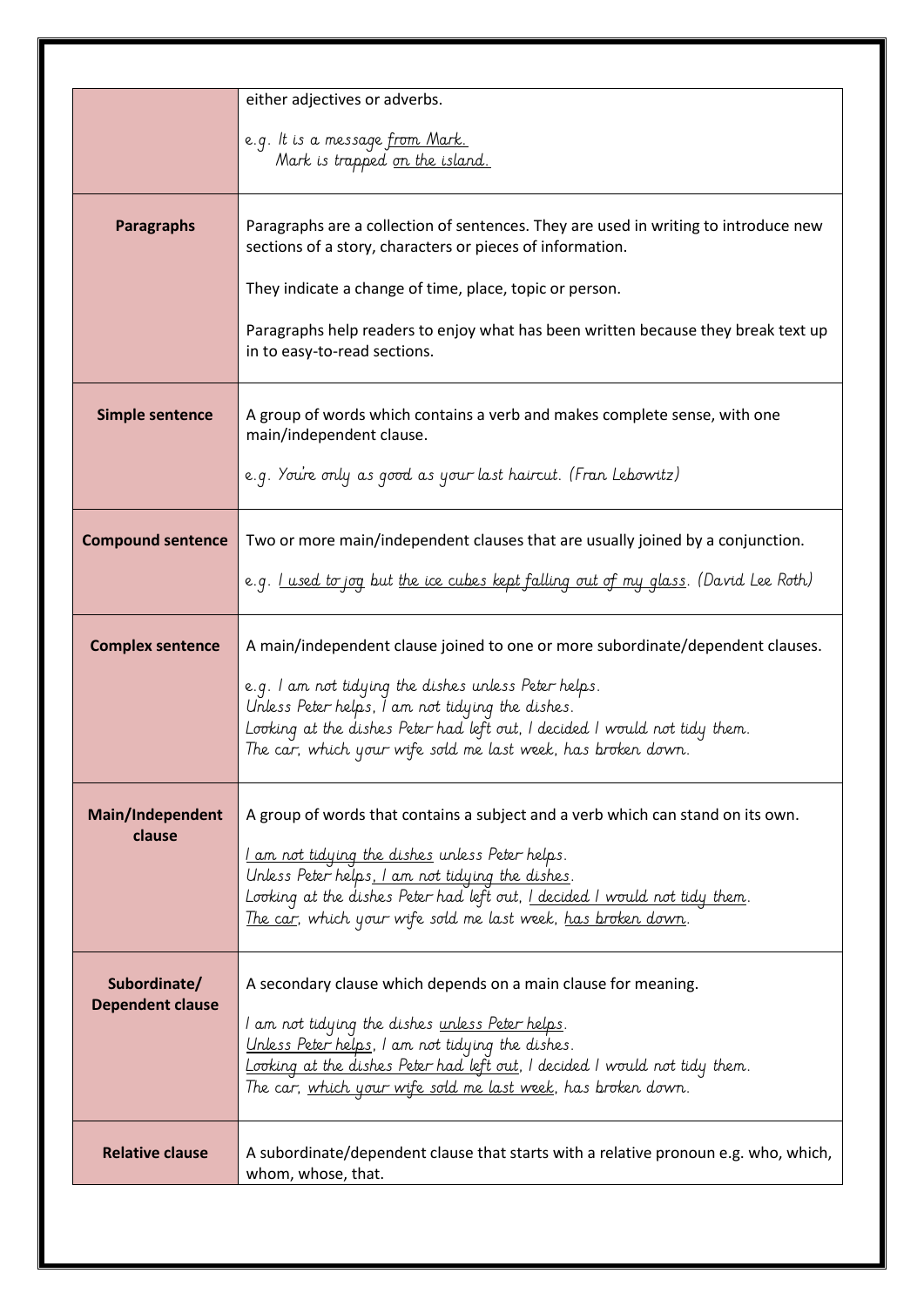|                                             | They are generally punctuated with commas within the main clause but only if they<br>are 'non-essential' to the sentence (where the information is not essential to the<br>meaning of the sentence).<br>e.g. Matthew and Sam, who skateboard in the street, are particularly noisy in the<br>evening.<br>'Essential' clauses (where you need the information it requires) do not require<br>commas e.g. The children who skateboard in the street are particularly noisy in the<br>evening. |
|---------------------------------------------|---------------------------------------------------------------------------------------------------------------------------------------------------------------------------------------------------------------------------------------------------------------------------------------------------------------------------------------------------------------------------------------------------------------------------------------------------------------------------------------------|
|                                             |                                                                                                                                                                                                                                                                                                                                                                                                                                                                                             |
| <b>Embedded clause</b>                      | When a subordinate clause is included inside a main clause.                                                                                                                                                                                                                                                                                                                                                                                                                                 |
|                                             | Relative clause: The car, which your wife sold me last week, has broken down.<br>-ing clause: The tornedo, sweeping across the city, destroyed the houses.<br>-ed clause: Poor Tim, exhausted by so much effort, ran home.                                                                                                                                                                                                                                                                  |
| <b>Conjunctions</b>                         | Joins two or more words, phrases or independent/main clauses (that make sense on<br>their own).                                                                                                                                                                                                                                                                                                                                                                                             |
|                                             | Co-ordinating conjunctions are FANBOYS (For, And, Nor, But, Or, Yet, So). They join<br>together sentence elements that are the same:                                                                                                                                                                                                                                                                                                                                                        |
|                                             | Two words: pie <u>or</u> cake<br>Two phrases: in the car or on the bike<br>Two independent clauses: You must study or you won't learn grammar.                                                                                                                                                                                                                                                                                                                                              |
|                                             | Subordinating conjunctions join together an independent/main clause with a<br>subordinate clause.                                                                                                                                                                                                                                                                                                                                                                                           |
|                                             | e.g. When the sun is shining, everyone is happy.                                                                                                                                                                                                                                                                                                                                                                                                                                            |
|                                             | Common subordinating conjunctions: after, although, as, because, before, even if,<br>even though, if, provided, rather than, since, so that, than, unless, until, whether,<br>while                                                                                                                                                                                                                                                                                                         |
| Statement /<br>Question /<br><b>Command</b> | Statement: You should finish your homework by tomorrow.<br>Question: Is your homework going to be finished by tomorrow?<br>Command (starts with an imperative verb): Finish your homework by tomorrow.                                                                                                                                                                                                                                                                                      |
| <b>Openers</b>                              | Time: Yesterday, Next, Finally<br>Adverb: Quickly, Carefully, Nervously<br>Adverbial phrase (fronted adverbial): Before break, Walking down the road, Quickly<br>and quietly, A few days ago,<br>Preposition: Beside, Above, Below, Beneath, Under, Next to                                                                                                                                                                                                                                 |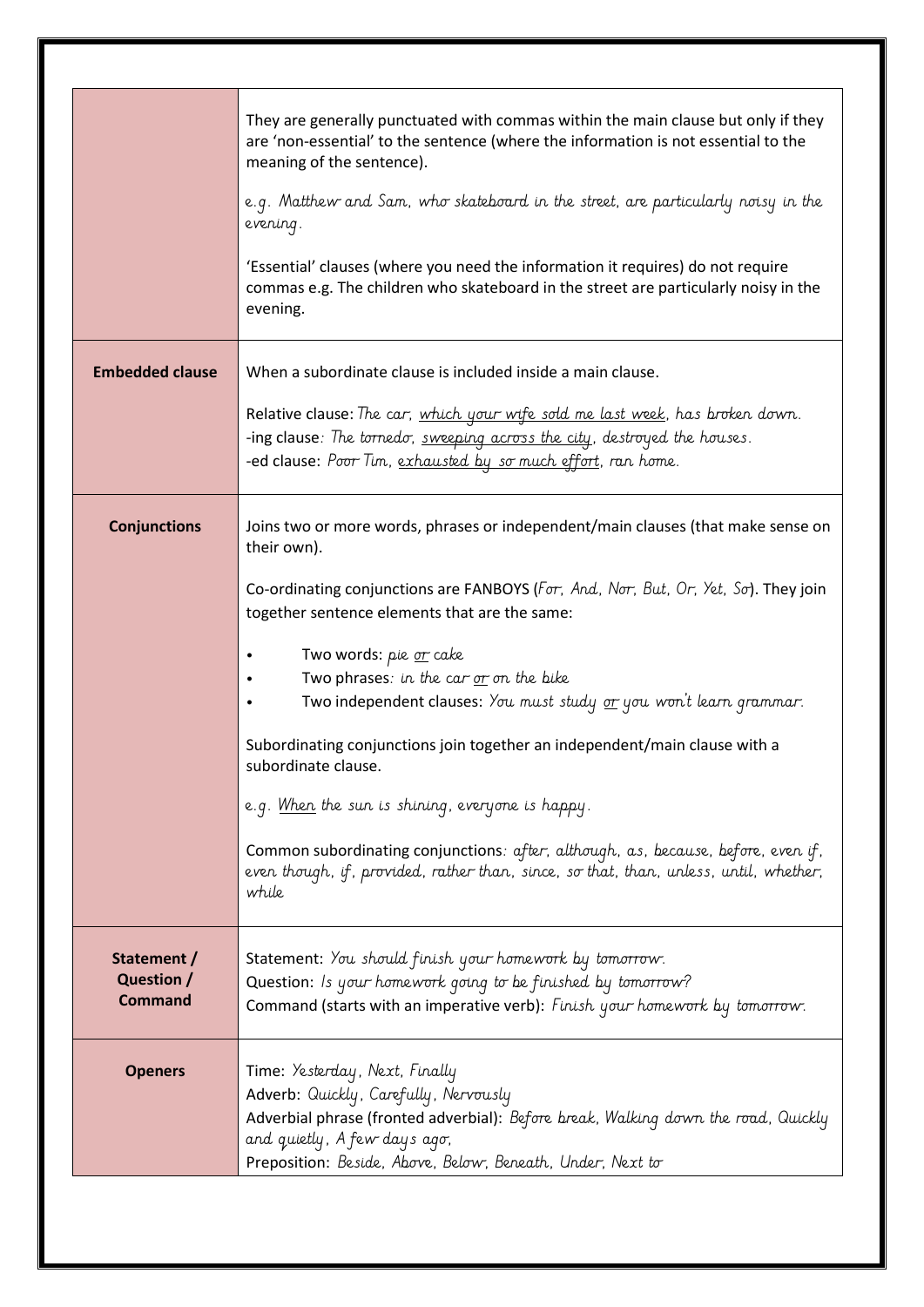|                            | Prepositional phrase: Under the warm blanket, With my free hand, Behind the tree,                                                   |
|----------------------------|-------------------------------------------------------------------------------------------------------------------------------------|
|                            | Subordinating conjunction: When the clock struck midnight, As the car                                                               |
|                            | approached,                                                                                                                         |
|                            | An-ed word: Frightened, Startled, Exhausted,                                                                                        |
|                            | Expanded -ed clause: Encouraged by the bright weather, Terrified by the dragon,                                                     |
|                            | Expanded-ing clause: Rising out of the ground, Glancing nervously behind him,                                                       |
|                            |                                                                                                                                     |
|                            | Openers are separated from the main/independent clause using a comma.                                                               |
|                            | e.g. Gradually, the rain stopped.                                                                                                   |
|                            | Terrified by the dragon, he ran for safety.                                                                                         |
|                            |                                                                                                                                     |
|                            |                                                                                                                                     |
| <b>Pronouns</b>            | A word that takes the place of a noun.                                                                                              |
|                            |                                                                                                                                     |
|                            | e.g. he, she, him, her, I, they, his, your, we, who, which, this, they, you                                                         |
|                            |                                                                                                                                     |
|                            |                                                                                                                                     |
| <b>Tenses</b>              | Present: Jack walks to school. OR Jack is walking to school.                                                                        |
|                            | Past: Jack walked to school.                                                                                                        |
|                            | Future: Jack is going to walk to school.                                                                                            |
|                            |                                                                                                                                     |
|                            |                                                                                                                                     |
| <b>Passive and Active</b>  | A verb is said to be in the active voice when the subject performs the verb. Most                                                   |
| voice                      | sentences are written using the active voice.                                                                                       |
|                            |                                                                                                                                     |
|                            | A verb is said to be in the passive voice when its subject does not perform the action                                              |
|                            | of the verb. In fact, the action is performed on the subject.                                                                       |
|                            | Active: Tom accidently dropped the glass.                                                                                           |
|                            |                                                                                                                                     |
|                            | Passive: The glass was accidently dropped by Tom.                                                                                   |
|                            | The passive voice is mainly used in non-fiction.                                                                                    |
|                            |                                                                                                                                     |
|                            | e.g. Antelopes are normally chased by leopards across vast plains.                                                                  |
|                            |                                                                                                                                     |
|                            |                                                                                                                                     |
| <b>Figurative language</b> | Figurative language is the use of words in an unusual or imaginative manner.                                                        |
|                            |                                                                                                                                     |
|                            | Similes: A simile likens one thing to another (usually achieved by the use of the word                                              |
|                            | like or as).                                                                                                                        |
|                            | e.g. He swims like a torpedo.                                                                                                       |
|                            | Ghost-like eyes                                                                                                                     |
|                            |                                                                                                                                     |
|                            | Alliteration: The repetition of the same initial letter in successive words for effect.<br>e.g. Those purple pigs are preposterous. |
|                            |                                                                                                                                     |
|                            | <b>Onomatopoeia:</b> The use of a word which sounds like the thing it represents.                                                   |
|                            | e.g. whooshed, sizzling, clattered                                                                                                  |
|                            |                                                                                                                                     |
|                            | <b>Metaphors:</b> Describing one thing as though it is something else.                                                              |
|                            | e.g. Her eyes were darting torches.                                                                                                 |
|                            |                                                                                                                                     |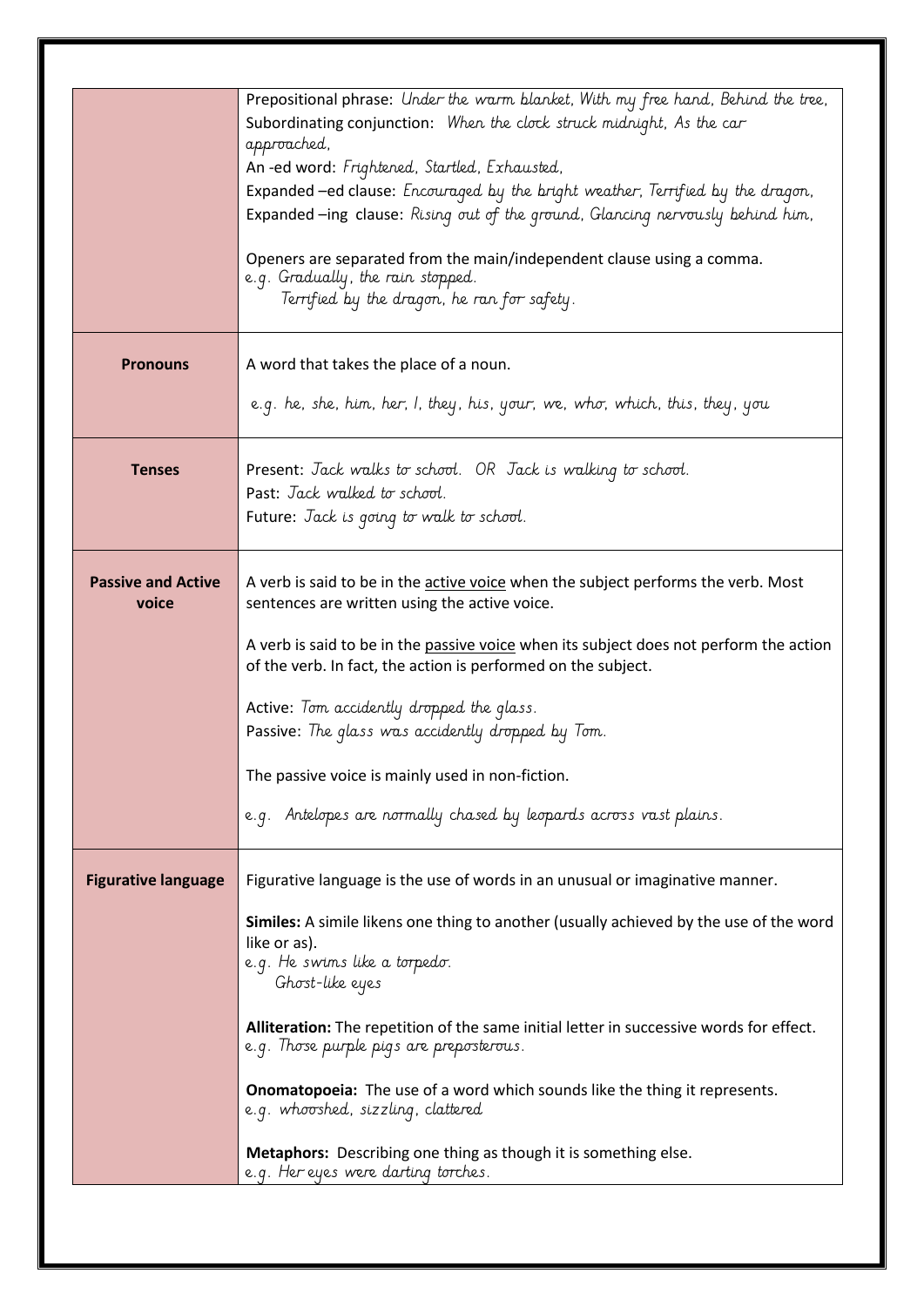|                         | An icy stare<br>Personification: A type of metaphor - when non-human objects are given human<br>characteristics.<br>e.g. The leaves danced in the wind.<br>Autumn's icy touch                                                                                                                                                                                                                                                                                                                                                                                                                                                                                                                                                                                                           |
|-------------------------|-----------------------------------------------------------------------------------------------------------------------------------------------------------------------------------------------------------------------------------------------------------------------------------------------------------------------------------------------------------------------------------------------------------------------------------------------------------------------------------------------------------------------------------------------------------------------------------------------------------------------------------------------------------------------------------------------------------------------------------------------------------------------------------------|
| <b>Synonyms</b>         | A synonym is a word or phrase that can be substituted for another word or phrase in<br>a particular context.<br>e.g. happy/glad, excellent student/strong student                                                                                                                                                                                                                                                                                                                                                                                                                                                                                                                                                                                                                       |
| <b>Antonyms</b>         | Two words are antonyms if their meanings are opposites.<br>e.g. good/bad, coward/hero<br>Most words have more than one antonym.                                                                                                                                                                                                                                                                                                                                                                                                                                                                                                                                                                                                                                                         |
| <b>Abstract Nouns</b>   | An abstract noun is a word which names something that you cannot see, hear,<br>touch, smell or taste.<br>Anger, Anxiety, Beauty, Beliefs, Bravery, Brilliance, Chaos, Charity, Childhood,<br>Comfort, Communication, Compassion, Courage, Culture, Curiosity, Deceit,<br>Dedication, Democracy, Determination, Energy, Failure, Faith, Fear, Freedom,<br>Friendship, Generosity, Gossip, Happiness, Hate, Honesty, Hope, Imagination,<br>Information, Integrity, Intelligence, Joy, Justice, Justice, Kindness, Knowledge,<br>Liberty, Life, Love, Loyalty, Luxury, Misery, Motivation, Opportunity, Pain,<br>Patience, Peace, Perseverance, Pleasure, Pride, Relaxation, Sacrifice, Satisfaction,<br>Skill, Strength, Success, Sympathy, Talent, Thought, Trust, Truth, Warmth, Wisdom |
| <b>Collective Nouns</b> | Collective nouns name groups of people, animals or things.<br>e.g. army, audience, class, team, family, galaxy, pride, choir, flock, pack, swarm,<br>litter, hive, troupe, fleet, forest, bunch, bouquet, range, committee, band, board,<br>gang, school, herd<br>Be careful not to confuse them with plural nouns. You can always check by seeing<br>whether you can say 'collective noun of'<br>e.g. army of soldiers, class of children, pride of lions, galaxy of stars, crowd of<br>people, choir of singers.                                                                                                                                                                                                                                                                      |
| <b>Auxiliary Verbs</b>  | Auxiliary verbs are 'helping' verbs.<br>The three most common are:<br>be (am/is/are), do/does/did, have (has/had).<br>Others are: can, could, may, might, must, ought, should, would                                                                                                                                                                                                                                                                                                                                                                                                                                                                                                                                                                                                    |